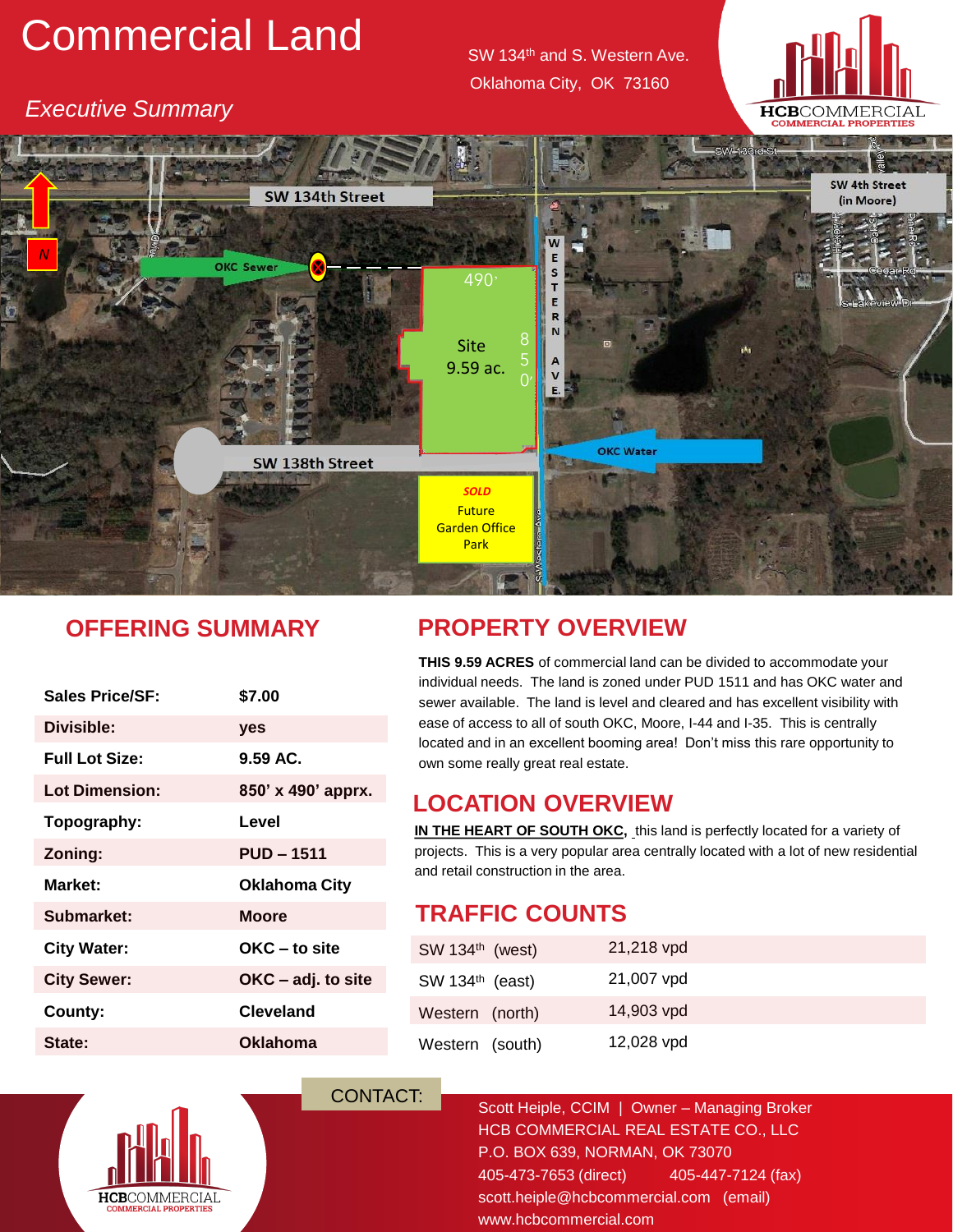# Commercial Land

### **Location Maps Contained According to the Contained According City, OK 73160**

#### *SW 134th and S. Western Ave.*



 $\prod_{k\in I}$ **VALLEY IV** NW 12th St  $\frac{2}{9}$ SW 119th St N BOODRAND LLAGE EEN Westmoore High School N Markwell NW 5th St **MEADOWRIDGE** *SOUTH* **ESTATES** *MOORE* **N** Santa *OKC*  $\overline{A}$ *Site* SW 134th St SW 134th St **4 th Street**  $(37)$  $(37)$ **SW 134th** UNTRY PLACE Site**Moore Warren Theatre** S Pennsylvania 굽 o **SOUTH** Ave OKLAHOMA CITY AVE WESTMOOR Mando <sup>9</sup><sup>% st</sup> Apartments & Mini... 89  $S_{4p+130th}$  St SW 131st Terrace 목 Wa Eastvalley Rd Moccasin Ln Briar Hollow Ln  $\mathbb{C}^{N}$  131st St SW 132nd St SW 132nd St Grapevine Trail  $\overline{a}$ Eastlake Village At South Creek **Elementary School** SW 134th Terrace SW 133rd **SW 134th SW 134th St**  $\circled{37}$  $\omega$ S Blackwelder Calistoga Dr Western Ave Cedar Rd P L ACE SW 136th St cidels. **Site** S Pennsylvania Ave AVE SW 137th SV Trail S W 138th St St m SW 140th St SW 140th St es1 ern SW 141st St Ave Dr Orr Family Farm Scott Heiple, CCIM | Owner – Managing Broker CONTACT: HCB COMMERCIAL REAL ESTATE CO., LLC P.O. BOX 639, NORMAN, OK 73070 405-473-7653 (direct) 405-447-7124 (fax) **HCB**COMMERCIAI scott.heiple@hcbcommercial.com - (email)

www.hcbcommercial.com